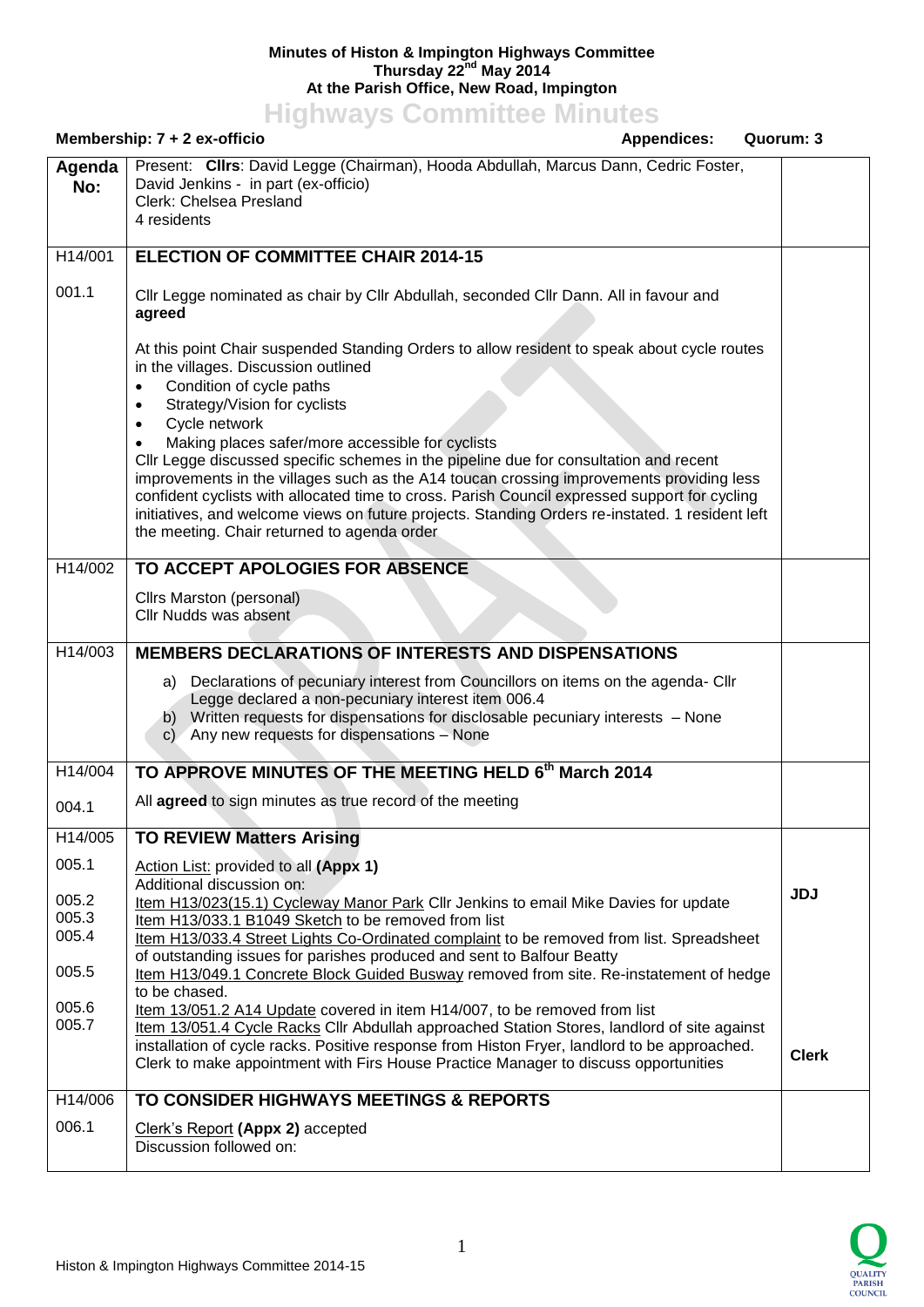|                | Walkabout carried out 8 <sup>th</sup> May with Cllr Foster and Martin Allen (County Highways Officer).<br>Updated spreadsheet forwarded to all. Zig-zag lines Early Years Centre to be included.<br>Follow up walkabout expected in the Summer                                                                                                                                                                                                                                                                                                                                                                                                                                                                                                                          | <b>CF</b>                                     |
|----------------|-------------------------------------------------------------------------------------------------------------------------------------------------------------------------------------------------------------------------------------------------------------------------------------------------------------------------------------------------------------------------------------------------------------------------------------------------------------------------------------------------------------------------------------------------------------------------------------------------------------------------------------------------------------------------------------------------------------------------------------------------------------------------|-----------------------------------------------|
|                | Speed Watch Results Clerk to source additional 30mph stickers for Cottenham Road<br>wheelie bins and investigate costing of solar powered 30mph sign. Clerk to write to PCSO<br>Tony Martin asking for views of signage for this road.                                                                                                                                                                                                                                                                                                                                                                                                                                                                                                                                  | <b>Clerk</b>                                  |
| 006.2<br>006.3 | Committee Chairman's Report no written report received<br>County Council report no written report received                                                                                                                                                                                                                                                                                                                                                                                                                                                                                                                                                                                                                                                              |                                               |
| 006.4          | Notes from meetings:<br>With Junior School 31 <sup>st</sup> January and 13 <sup>th</sup> March. Follow up meeting held 8 <sup>th</sup> May.<br>Pushing for Traffic Regulation Order to restrict access to Green during pick up and drop<br>times. Item on next Full Council agenda.<br>With Jacobs (A14) – taken over from Atkins A14 consultancy contract. Notes to be<br>forwarded to all                                                                                                                                                                                                                                                                                                                                                                             | <b>Full</b><br><b>Council</b><br><b>Clerk</b> |
|                | At this point Chair suspended Standing Orders and brought forward item 008.7 Mill Lane<br>Track Access to allow residents to take part                                                                                                                                                                                                                                                                                                                                                                                                                                                                                                                                                                                                                                  |                                               |
| H14/007        | <b>CONSULTATIONS</b>                                                                                                                                                                                                                                                                                                                                                                                                                                                                                                                                                                                                                                                                                                                                                    |                                               |
| 007.1          | A14 Cambridge to Huntington Improvement Scheme comments submitted regarding<br><b>Environmental Impact Assessment Scoping Report</b>                                                                                                                                                                                                                                                                                                                                                                                                                                                                                                                                                                                                                                    |                                               |
| 007.2          | <b>Highways Agency A14 Cambridge to Huntingdon Improvement Scheme Statutory pre-</b><br>application consultation between 7 April and 15 June 2014. Cllr Legge drafting response for<br>meeting scheduled 4 <sup>th</sup> June with Planning/Highways Committee and A14 Working Party<br>members.                                                                                                                                                                                                                                                                                                                                                                                                                                                                        |                                               |
| 007.3          | A14 Working Party Meeting held 20 <sup>th</sup> May attended by working party members. Discussion<br>outlined data to be included in consultation covering:<br>- All barriers to be absorptive<br>- Asymmetric widening<br>- Lack of access Oakington/Dry Drayton Road - impact on residents<br>- Vegetation, correct choice of species to absorb both noise and pollution<br>- Light spillage from signage<br>- Expecting re-planting of trees<br>- Drainage, need sight of Flood Risk Assessment<br>- Sound reducing surface, appropriately tailored to expected use and to be maintained<br>- Response to cover four key subjects: Pollution, Noise, Logistics and Drainage<br>Exhibition at Impington Village College 29 <sup>th</sup> May 4-8pm to view proposals. |                                               |
| 007.4          | Response from Sir James Paice (MP) received following meeting held 19 <sup>th</sup> March. Cllr Legge<br>to word response for Clerk to send thanking for response and confirming locations of<br>affected areas within the parishes                                                                                                                                                                                                                                                                                                                                                                                                                                                                                                                                     |                                               |
| 007.4          | A14 Signage Girton Interchange complaints received forwarded to Costain. Signage to be<br>improved within the next few days                                                                                                                                                                                                                                                                                                                                                                                                                                                                                                                                                                                                                                             |                                               |
| H14/008        | <b>OTHER MATTERS and CORRESPONDENCE</b>                                                                                                                                                                                                                                                                                                                                                                                                                                                                                                                                                                                                                                                                                                                                 |                                               |
| 008.1          | Station Road/High Street/The Green proposals Safety Audit results received forwarded to all.<br>Results show County not willing to sign off scheme 1 (traffic island). Formal consultation<br>expected on scheme 3 (pavements built out and crossing). Cllrs Legge and Jenkins to<br>advise the Co-Op and The Boot of proposals. Loss of 1 parking space at The Green<br>expected. Karen Lunn aware of approach to Secretary of State required. S106 Northern<br>Corridor Growth Fund workshop due 25 <sup>th</sup> June.                                                                                                                                                                                                                                               |                                               |
|                |                                                                                                                                                                                                                                                                                                                                                                                                                                                                                                                                                                                                                                                                                                                                                                         |                                               |